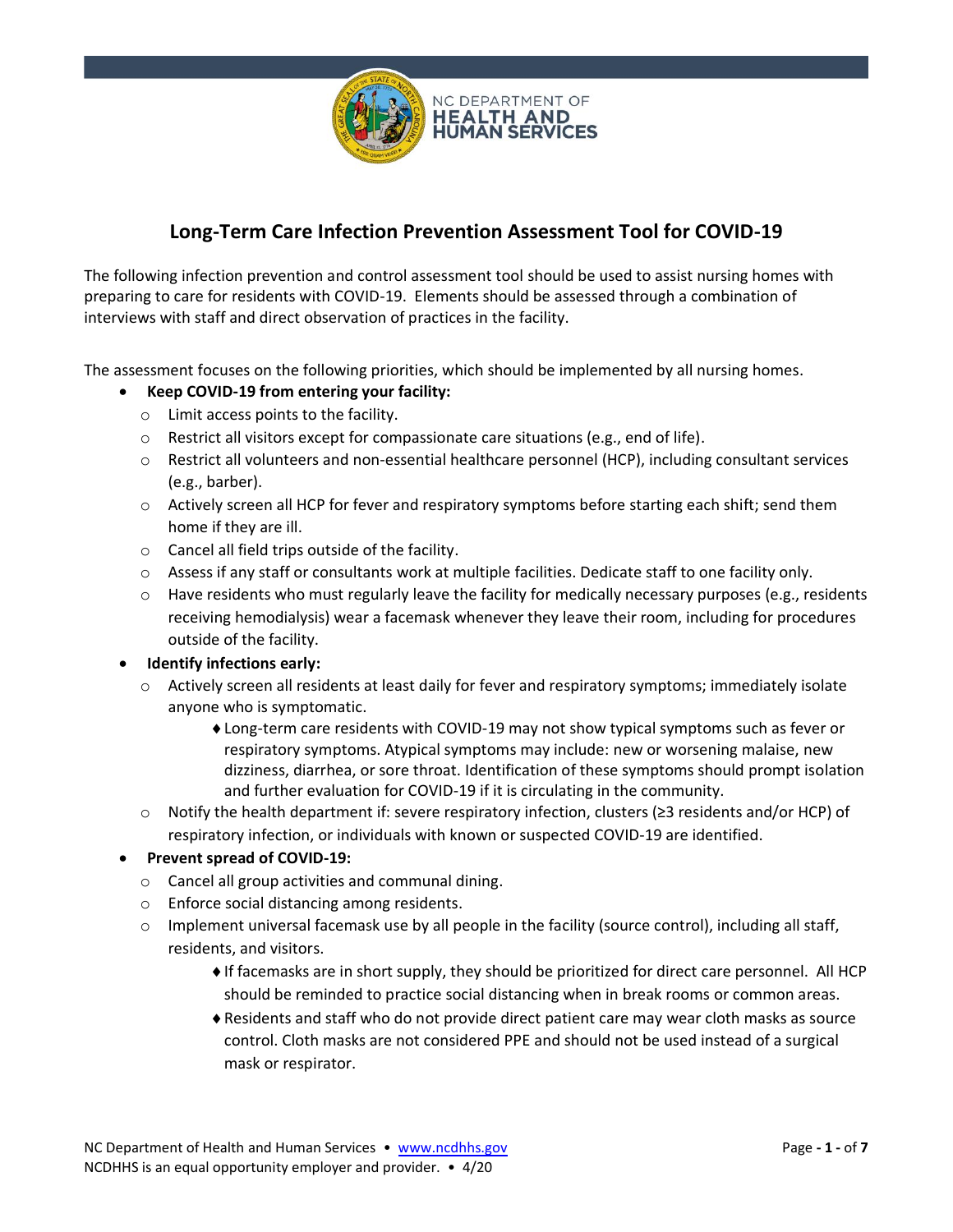- $\circ$  If COVID-19 is identified in the facility, restrict all residents to their room and have HCP wear all recommended PPE for all resident care, regardless of the presence of symptoms. Refer to strategies for optimizing PPE when shortages exist.
	- Cohort COVID-19 positive residents with dedicated staff in one area and COVID-19 negative residents with dedicated staff in a separate area.
	- This approach is recommended to account for residents who are infected but not manifesting symptoms. Recent experience suggests that a substantial proportion of longterm care residents with COVID-19 do not demonstrate symptoms.
	- When a case is identified, public health can help inform decisions about testing asymptomatic residents on the unit and in the facility.
- **Assess supply of personal protective equipment (PPE) and initiate measures to optimize current supply:**
	- o For example, extended use of facemasks and eye protection or prioritization of gowns for certain resident care activities
		- <https://www.cdc.gov/coronavirus/2019-ncov/hcp/ppe-strategy/index.html>
- **Identify and manage severe illness:**
	- $\circ$  Facility performs appropriate monitoring of ill residents (including documentation of pulse oximetry) at least 3 times daily to quickly identify residents who require transfer to a higher level of care.

### **Which of the following situations apply to the facility? (Select all that apply)**

- □ No cases of COVID-19 currently reported in their community
- □ Cases reported in their community
- $\Box$  Sustained transmission reported in their community
- $\Box$  Cases identified in their facility (either among HCP or residents)

## **How many days supply does the facility have of the following PPE and alcohol-based hand sanitizer (ABHS)?**

Facemasks:

N-95 or higher-level respirators:

Isolation gowns:

Eye protection:

Gloves:

ABHS:

### **Visitor restrictions**

| <b>Elements to be assessed</b>                                           | Assessment | Notes/Areas for |
|--------------------------------------------------------------------------|------------|-----------------|
|                                                                          |            | Improvement     |
| Facility restricts all visitation except certain compassionate care      |            |                 |
| situations, such as end of life situations.                              |            |                 |
| Decisions about visitation during an end of life situation are made      |            |                 |
| on a case by case basis:                                                 |            |                 |
| Potential visitors are screened prior to entry for fever or<br>$\bullet$ |            |                 |
| respiratory symptoms. Those with symptoms are not                        |            |                 |
| permitted to enter the facility.                                         |            |                 |
| Visitors that are permitted inside, must wear a facemask                 |            |                 |
| while in the building and restrict their visit to the resident's         |            |                 |
| room or other location designated by the facility. They are              |            |                 |
| also reminded to frequently perform hand hygiene.                        |            |                 |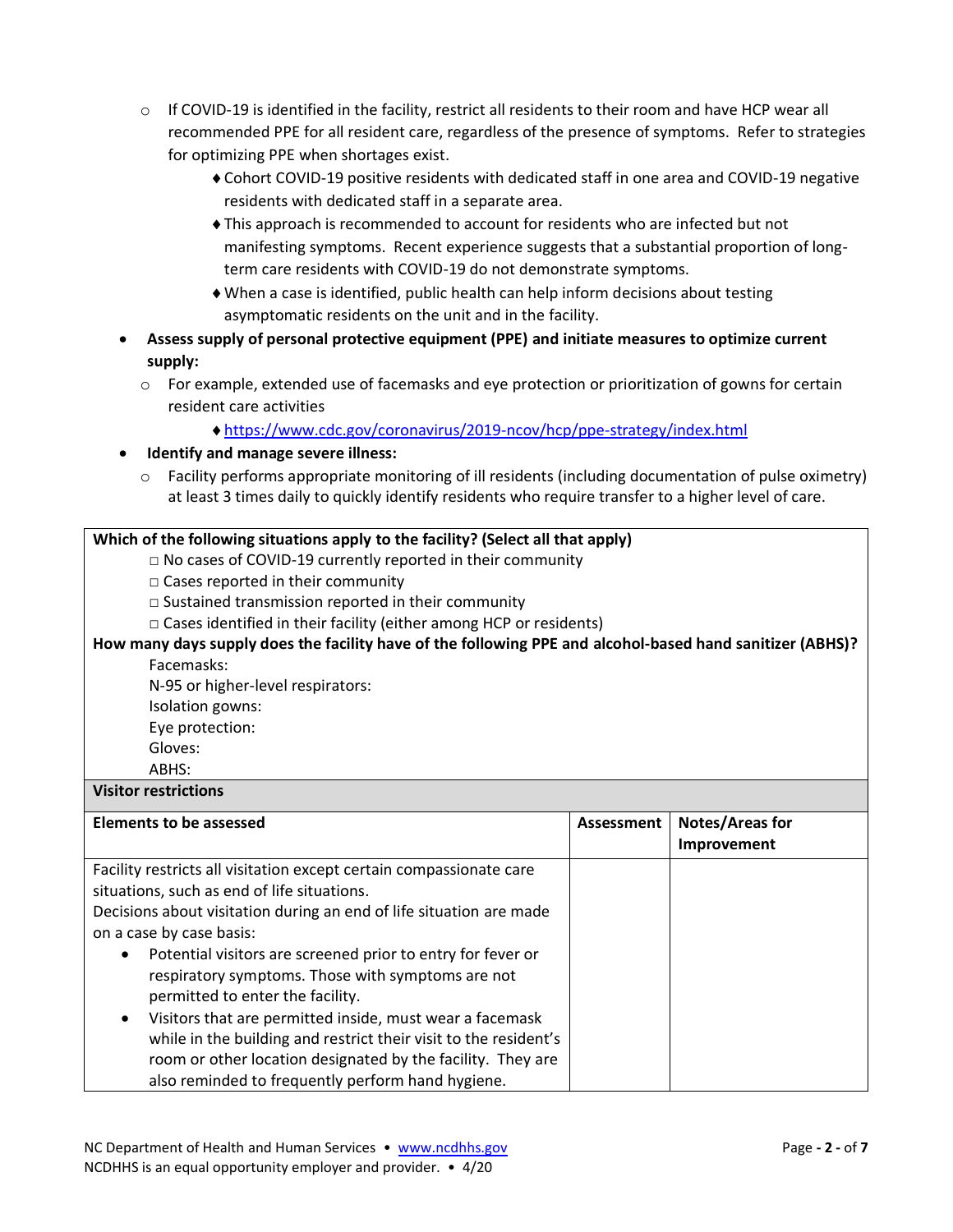| Facility has sent a communication (e.g., letter, email) to families                 |                   |                                       |
|-------------------------------------------------------------------------------------|-------------------|---------------------------------------|
| advising them that no visitors will be allowed in the facility except               |                   |                                       |
| for certain compassionate care situations, such as end of life                      |                   |                                       |
| situations, and that alternative methods for visitation (e.g., video                |                   |                                       |
| conferencing) will be facilitated by the facility.                                  |                   |                                       |
| Facility has provided alternative methods for visitation (e.g., video               |                   |                                       |
| conferencing) for residents.                                                        |                   |                                       |
| Facility has posted signs at entrances to the facility advising that no             |                   |                                       |
| visitors may enter the facility.                                                    |                   |                                       |
| Education, monitoring, and screening of healthcare personnel (HCP)                  |                   |                                       |
| <b>Elements to be assessed</b>                                                      | <b>Assessment</b> | <b>Notes/Areas for</b><br>Improvement |
| Facility has provided education and refresher training to HCP                       |                   |                                       |
| (including consultant personnel) about the following:                               |                   |                                       |
| COVID-19 (e.g., symptoms, how it is transmitted)                                    |                   |                                       |
| Sick leave policies and importance of not reporting or<br>$\bullet$                 |                   |                                       |
| remaining at work when ill                                                          |                   |                                       |
| Adherence to recommended IPC practices, including:                                  |                   |                                       |
| Hand hygiene,<br>$\circ$                                                            |                   |                                       |
| Selection and use including donning and doffing<br>$\circ$                          |                   |                                       |
| PPE,                                                                                |                   |                                       |
| Cleaning and disinfecting environmental surfaces<br>$\circ$                         |                   |                                       |
| and resident care equipment                                                         |                   |                                       |
| Any changes to usual policies/procedures in response to                             |                   |                                       |
| PPE or staffing shortages                                                           |                   |                                       |
| Facility keeps a list of symptomatic HCP.                                           |                   |                                       |
| Facility screens all HCP (including consultant personnel) at the                    |                   |                                       |
| beginning of their shift for fever and respiratory symptoms                         |                   |                                       |
| (actively takes their temperature and documents absence of                          |                   |                                       |
| shortness of breath, new or change in cough, and sore throat).                      |                   |                                       |
| If they are ill, they are instructed to put on a facemask and                       |                   |                                       |
| return home.                                                                        |                   |                                       |
|                                                                                     |                   |                                       |
| Non-essential personnel including volunteers and non-essential                      |                   |                                       |
| consultant personnel (e.g., barbers) are restricted from entering                   |                   |                                       |
| the building.<br>Personnel who work at multiple facilities are assigned to a single |                   |                                       |
|                                                                                     |                   |                                       |
| facility until COVID-19 transmission in the community has been                      |                   |                                       |
| contained.                                                                          |                   |                                       |
| Education, monitoring, and screening of residents<br><b>Elements to be assessed</b> | <b>Assessment</b> |                                       |
|                                                                                     |                   | <b>Notes/Areas for</b>                |
|                                                                                     |                   | Improvement                           |
| Facility has provided education to residents about the following:                   |                   |                                       |
| COVID-19 (e.g., symptoms, how it is transmitted)<br>$\bullet$                       |                   |                                       |
| Importance of immediately informing HCP if they feel                                |                   |                                       |
| feverish or ill                                                                     |                   |                                       |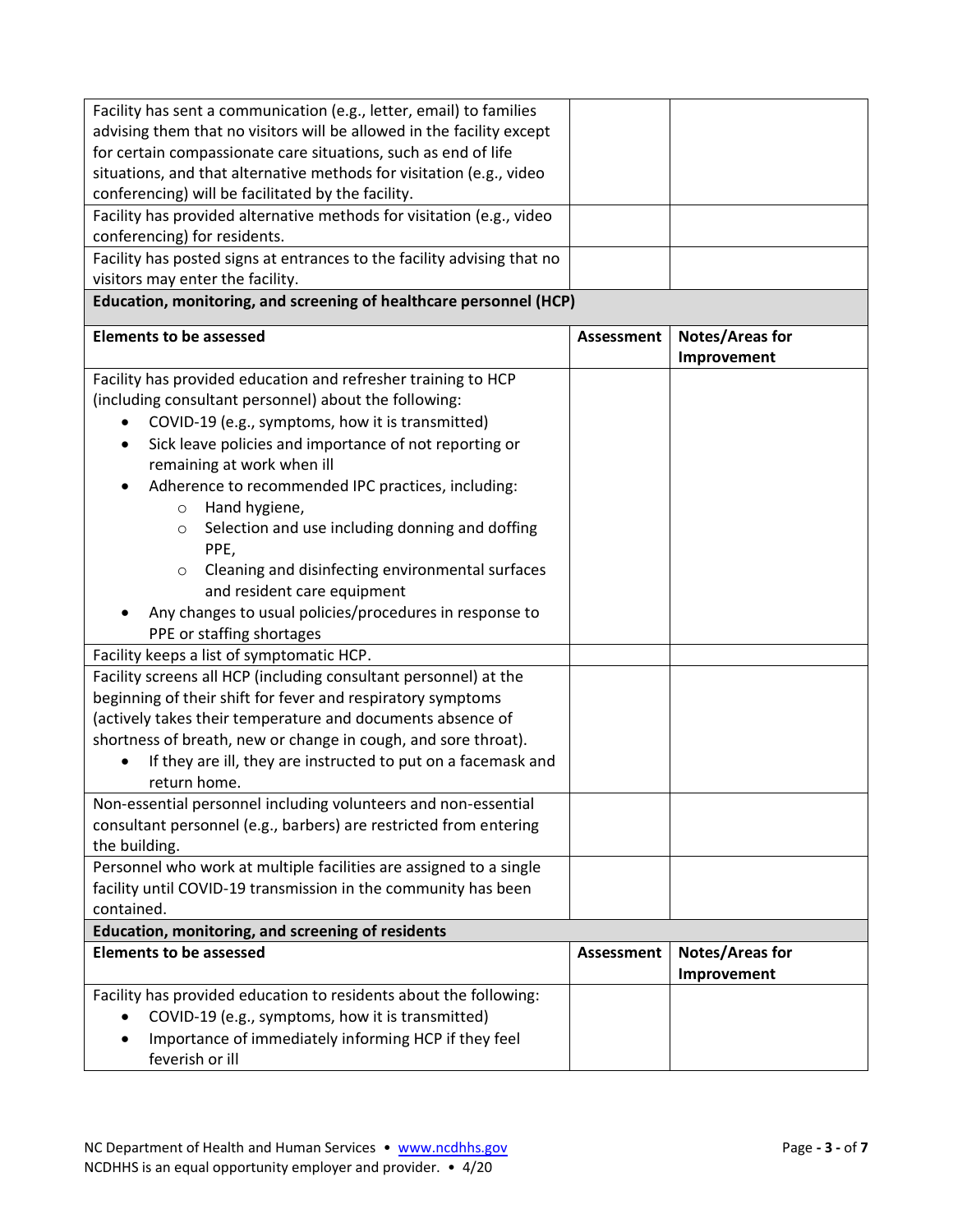|                                                                                                                                            |            | Improvement            |
|--------------------------------------------------------------------------------------------------------------------------------------------|------------|------------------------|
| <b>Elements to be assessed</b>                                                                                                             | Assessment | <b>Notes/Areas for</b> |
| <b>Availability of PPE and Other Supplies</b>                                                                                              |            |                        |
| Cohort ill residents with dedicated HCP.                                                                                                   |            |                        |
| in the facility and perform social distancing.                                                                                             |            |                        |
| wear a facemask, perform hand hygiene, limit movement                                                                                      |            |                        |
| necessary purposes. If residents leave their room, they                                                                                    |            |                        |
| extent possible) to their rooms except for medically                                                                                       |            |                        |
| are cases in the facility, residents are restricted (to the                                                                                |            |                        |
| Residents are encouraged to remain in their room. If there                                                                                 |            |                        |
| may choose to implement these earlier)                                                                                                     |            |                        |
| there is sustained transmission in the community (some facilities                                                                          |            |                        |
| Additional actions when COVID-19 is identified in the facility or                                                                          |            |                        |
| strategies for optimizing PPE when shortages exist.                                                                                        |            |                        |
| presence of symptoms (if PPE supply allows). Refer to                                                                                      |            |                        |
| available)) for the care of these residents, regardless of                                                                                 |            |                        |
| gloves, eye protection, N95 respirator (or facemask if not                                                                                 |            |                        |
| Consider having HCP wear all recommended PPE (gown,<br>٠                                                                                   |            |                        |
| leave their room, including for procedures outside of the facility.                                                                        |            |                        |
| hemodialysis or chemotherapy) wear a facemask whenever they                                                                                |            |                        |
| medically necessary purposes (e.g., residents receiving                                                                                    |            |                        |
| Facility has residents who must regularly leave the facility for                                                                           |            |                        |
| Facility has taken action to stop communal dining.                                                                                         |            |                        |
| and field trips outside of the facility.                                                                                                   |            |                        |
| Facility has taken action to stop group activities inside the facility                                                                     |            |                        |
| Facility keeps a list of symptomatic residents.                                                                                            |            |                        |
| identify residents who require transfer to a higher level of care.                                                                         |            |                        |
| Facility performs appropriate monitoring of ill residents (including<br>documentation of pulse oximetry) at least 3 times daily to quickly |            |                        |
| the community.                                                                                                                             |            |                        |
| and further evaluation for COVID-19 if it is circulating in                                                                                |            |                        |
| Identification of these symptoms should prompt isolation                                                                                   |            |                        |
| malaise, new dizziness, diarrhea, or sore throat.                                                                                          |            |                        |
| Atypical symptoms may include: new or worsening                                                                                            |            |                        |
| typical symptoms such as fever or respiratory symptoms.                                                                                    |            |                        |
| Long-term care residents with COVID-19 may not show                                                                                        |            |                        |
| Precautions.                                                                                                                               |            |                        |
| immediately placed in appropriate Transmission-Based                                                                                       |            |                        |
| Residents with suspected respiratory infection are                                                                                         |            |                        |
| the facility.                                                                                                                              |            |                        |
| infection upon admission and at least daily throughout their stay in                                                                       |            |                        |
| Facility assesses residents for fever and symptoms of respiratory                                                                          |            |                        |
| communal dining)                                                                                                                           |            |                        |
| restrictions, changes in PPE, canceling group activities and                                                                               |            |                        |
| Actions the facility is taking to keep them safe (e.g., visitor                                                                            |            |                        |
| distancing)                                                                                                                                |            |                        |
| hygiene, covering their cough, maintaining social                                                                                          |            |                        |
| Actions they can take to protect themselves (e.g., hand<br>$\bullet$                                                                       |            |                        |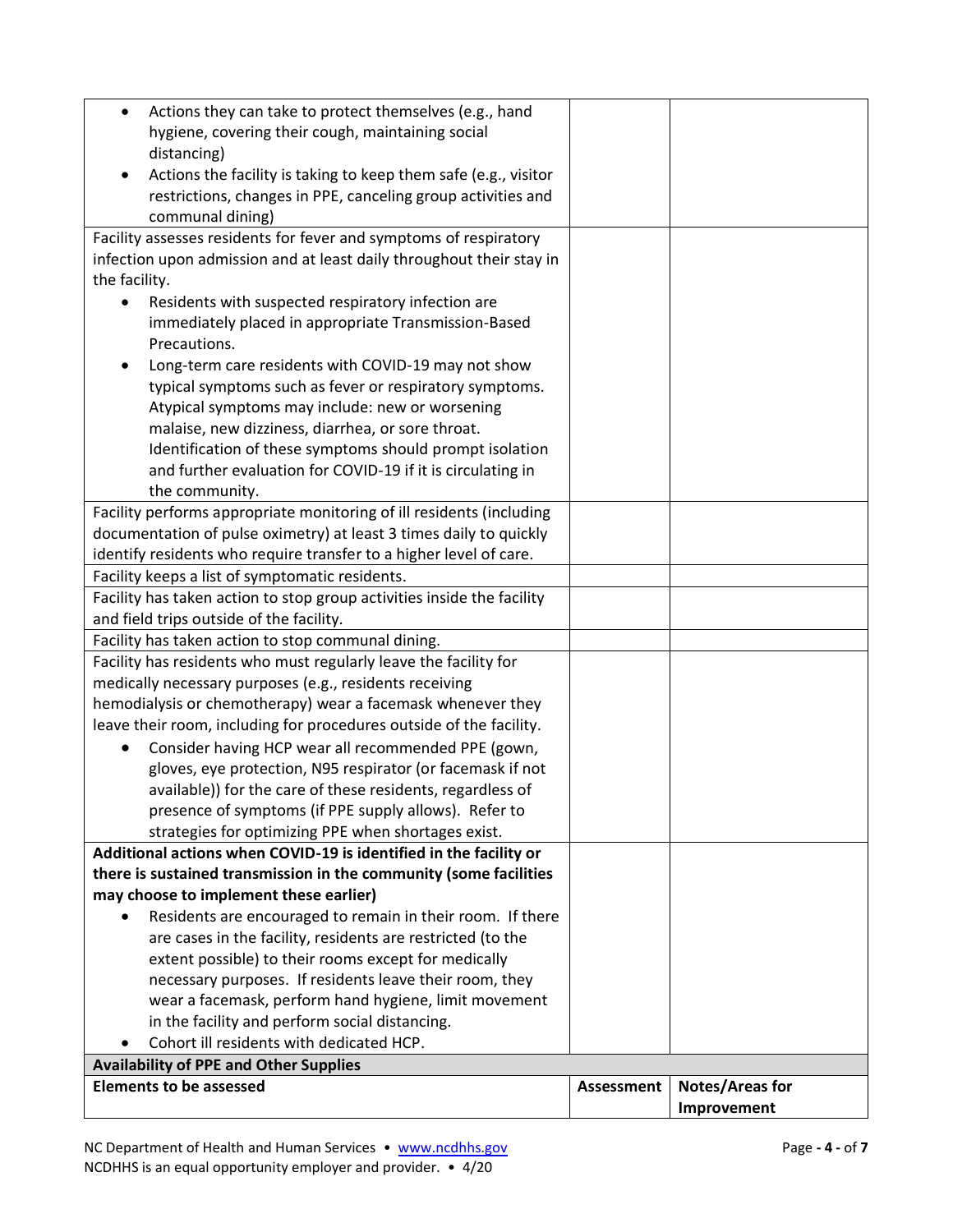| Facility has assessed current supply of PPE and other critical        |            |                 |
|-----------------------------------------------------------------------|------------|-----------------|
| materials (e.g., alcohol-based hand rub, EPA-registered               |            |                 |
| disinfectants, tissues).                                              |            |                 |
| If PPE shortages are identified or anticipated, facility will make an |            |                 |
| urgent PPE request through the Office of Emergency Medical            |            |                 |
| Services. (See education resources in toolkit for further             |            |                 |
| information.)                                                         |            |                 |
| Facility has implemented measures to optimize current PPE             |            |                 |
| supplies, which include options for extended use, reuse, and          |            |                 |
| alternatives to PPE.                                                  |            |                 |
|                                                                       |            |                 |
| For example, under extended use, the same facemask and eye            |            |                 |
| protection may be worn during the care of more than one               |            |                 |
| resident. Gowns could be prioritized for select activities such as    |            |                 |
| activities where splashes and sprays are anticipated (including       |            |                 |
| aerosol generating procedures) and high-contact resident care         |            |                 |
| activities that provide opportunities for transfer of pathogens to    |            |                 |
| hands and clothing of HCP.                                            |            |                 |
|                                                                       |            |                 |
| Additional options and details are available here:                    |            |                 |
| https://www.cdc.gov/coronavirus/2019-ncov/hcp/ppe-                    |            |                 |
| strategy/index.html                                                   |            |                 |
| Hand hygiene supplies are available in all resident care areas.       |            |                 |
| Alcohol-based hand sanitizer* with 60-95% alcohol is                  |            |                 |
| available in every resident room, hallway, and other                  |            |                 |
| resident care and common areas.                                       |            |                 |
| Sinks are stocked with soap and paper towels.                         |            |                 |
| *If there are shortages of ABHS, hand hygiene using soap and          |            |                 |
| water is still expected.                                              |            |                 |
| PPE is available in resident care areas (e.g., outside resident       |            |                 |
| rooms). PPE includes: gloves, gowns, facemasks, N-95 of higher-       |            |                 |
| level respirators (if facility has a respiratory protection program   |            |                 |
| and HCP are fit-tested) and eye protection (face shield or goggles).  |            |                 |
| EPA-registered, hospital-grade disinfectants with an emerging viral   |            |                 |
| pathogens claim against SARS-CoV-2 are available to allow for         |            |                 |
| frequent cleaning of high-touch surfaces and shared resident care     |            |                 |
| equipment.                                                            |            |                 |
| *See EPA List N: https://www.epa.gov/pesticide-registration/list-     |            |                 |
| n-disinfectants-use-against-sars-cov-2                                |            |                 |
| Schedule increased frequency of environmental cleaning while          |            |                 |
| COVID-19 transmission is occurring in the community.                  |            |                 |
| Tissues are available in common areas and resident rooms for          |            |                 |
| respiratory hygiene and cough etiquette and source control.           |            |                 |
| <b>Infection Prevention and Control Practices</b>                     |            |                 |
| <b>Elements to be assessed</b>                                        | Assessment | Notes/Areas for |
|                                                                       |            | Improvement     |
| HCP perform hand hygiene in the following situations:                 |            |                 |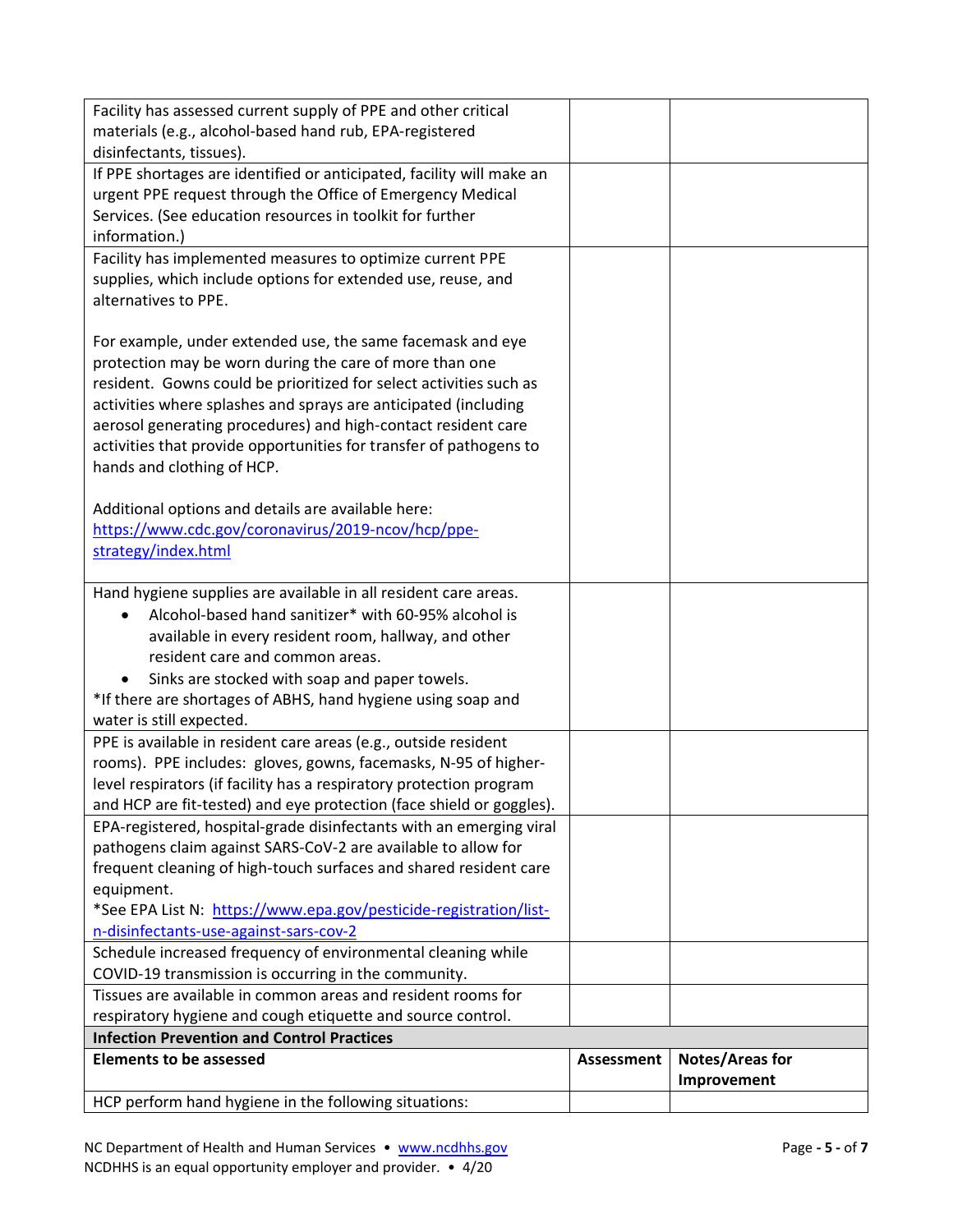|                                                                                                                   |            | Improvement     |
|-------------------------------------------------------------------------------------------------------------------|------------|-----------------|
| <b>Elements to be assessed</b>                                                                                    | Assessment | Notes/Areas for |
| with label instructions.<br><b>Communication</b>                                                                  |            |                 |
| <b>EPA-registered disinfectants</b> are prepared and used in accordance                                           |            |                 |
| and disinfected after each use.                                                                                   |            |                 |
| Non-dedicated, non-disposable resident care equipment is cleaned                                                  |            |                 |
| symptoms.                                                                                                         |            |                 |
| term care residents with COVID-19 do not demonstrate                                                              |            |                 |
| experience suggests that a substantial proportion of long-                                                        |            |                 |
| are infected but not manifesting symptoms. Recent                                                                 |            |                 |
| approach is recommended to account for residents who                                                              |            |                 |
| strategies for optimizing PPE when shortages exist. This                                                          |            |                 |
| when COVID-19 is identified in the facility. Refer to                                                             |            |                 |
| presence of symptoms. This is done (if PPE supply allows)                                                         |            |                 |
| available)) for the care of all residents, regardless of                                                          |            |                 |
| Consider having HCP wear all recommended PPE (gown,<br>gloves, eye protection, N95 respirator (or facemask if not |            |                 |
| may choose to implement these earlier)                                                                            |            |                 |
| there is sustained transmission in the community (some facilities                                                 |            |                 |
| Additional actions when COVID-19 is identified in the facility or                                                 |            |                 |
| common areas.                                                                                                     |            |                 |
| reminded to practice social distancing when in break rooms or                                                     |            |                 |
| supply, they are prioritized for direct care personnel. All HCP are                                               |            |                 |
| residents, and visitors while in the facility. If facemasks are in short                                          |            |                 |
| Facility has implemented universal use of facemasks for all staff,                                                |            |                 |
| except as noted below.                                                                                            |            |                 |
| hygiene is performed, and new PPE are put on after each resident                                                  |            |                 |
| PPE are removed in a manner to prevent self-contamination, hand                                                   |            |                 |
| alternative.                                                                                                      |            |                 |
| program with fit-tested HCP; facemasks are an acceptable                                                          |            |                 |
| preferred, if available and the facility has a respiratory protection                                             |            |                 |
| If COVID-19 is suspected, an N-95 or higher-level respirator is                                                   |            |                 |
| Eye protection (e.g., goggles or face shield)                                                                     |            |                 |
| Facemask<br>$\bullet$                                                                                             |            |                 |
| Isolation gown<br>٠                                                                                               |            |                 |
| Gloves                                                                                                            |            |                 |
| required Airborne Precautions (e.g., tuberculosis):                                                               |            |                 |
| undiagnosed respiratory illness unless the suspected diagnosis                                                    |            |                 |
| HCP wear the following PPE when caring for residents with                                                         |            |                 |
| After removing PPE                                                                                                |            |                 |
| surfaces or equipment<br>Before performing sterile procedure                                                      |            |                 |
| After contact with blood, body fluids or contaminated                                                             |            |                 |
| After contact with the resident                                                                                   |            |                 |
| Before resident contact, even if PPE is worn<br>$\bullet$                                                         |            |                 |
|                                                                                                                   |            |                 |